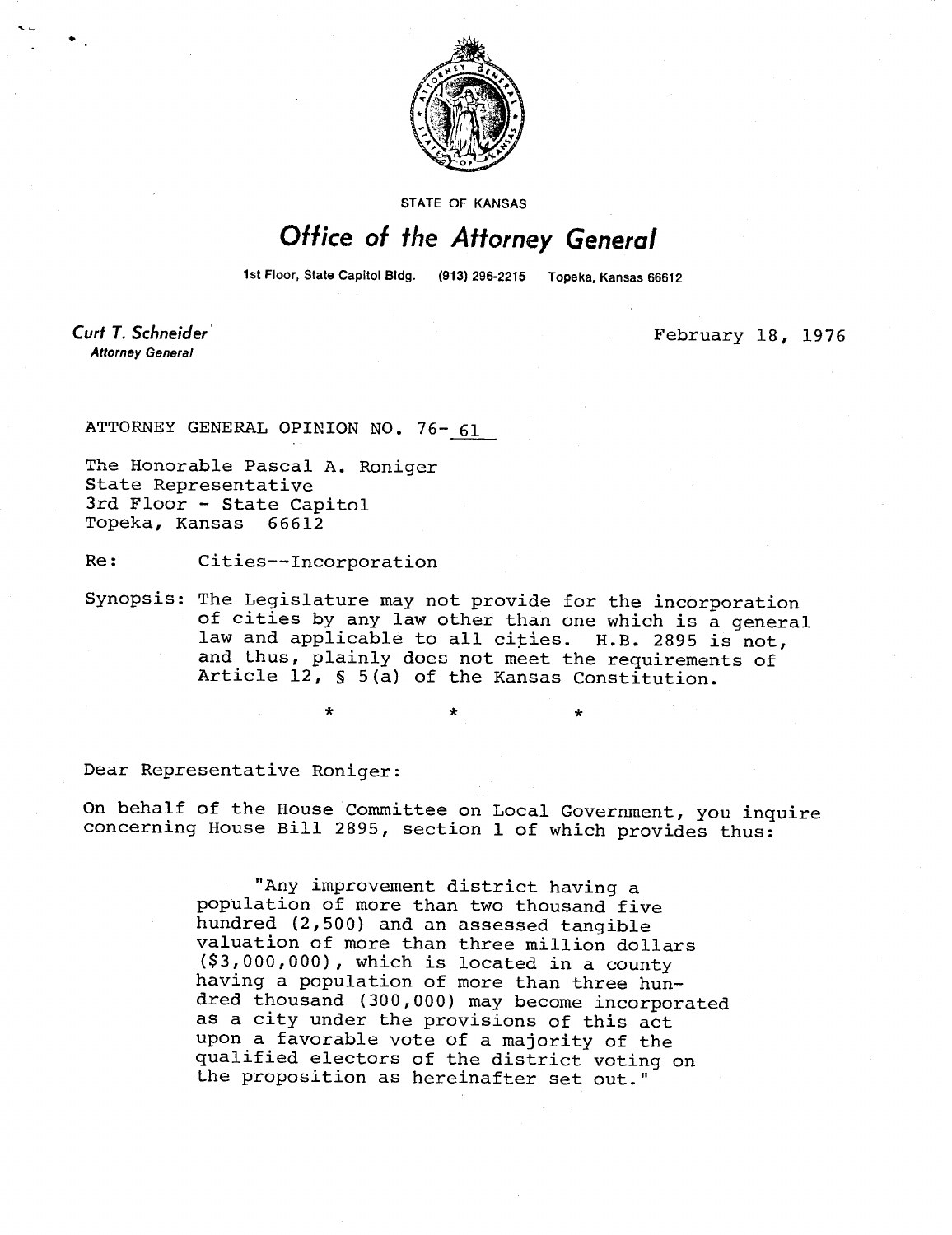The Honorable Pascal A. Roniger Page Two February 18, 1976

You inquire whether this provision for incorporation of cities, applicable specially and exclusively only to certain improvement districts located in the most populous county of the state, conforms to Article 12, § 5(a) of the Kansas Constitution, which provides thus:

> "The legislature shall provide by general law, applicable to all cities, for the incorporation of cities and the methods by which city boundaries may be altered, cities may be merged or consolidated and cities may be dissolved: Provided, That existing laws on such subjects not applicable to all cities on the effective date of this amendment shall remain in effect until superseded by general law and such existing laws shall not be subject to charter ordinance."

It takes no elaborate discussion to demonstrate that this bill, providing for the incorporation of cities and applicable only to a narrow class of improvement districts in one county of the state eligible for incorporation thereunder, falls far short of the "general law, applicable to all cities, for the incorporation of cities" which is mandated by the constitution. Plainly, such a selective municipal incorporation law is now prohibited by Article 12, § 5(a) of the Kansas Constitution. The direction that the legislature "shall provide by general law, applicable to all cities, for the incorporation of cities," means, necessarily, that the legislature shall provide for the incorporation of cities only by general law applicable to all cities.

It should, perhaps, be pointed out that formerly article 2, § 17 of the state constitution forbade the enactment of a special law where a general law could be made applicable. In State ex rel. Griffith  $v$ . Russell, 119 Kan. 266, 237 Pac. 877 (1925), the court upheld a statute applicable only to counties having a population of not less than three thousand and not more than 3,450 persons as a "general law," stating thus:

> "The classification of the statute under consideration is based on population. The statute may not apply to only one county; next year it may apply to two; in the future it will apply to any county which comes within its provisions. For that reason the statute